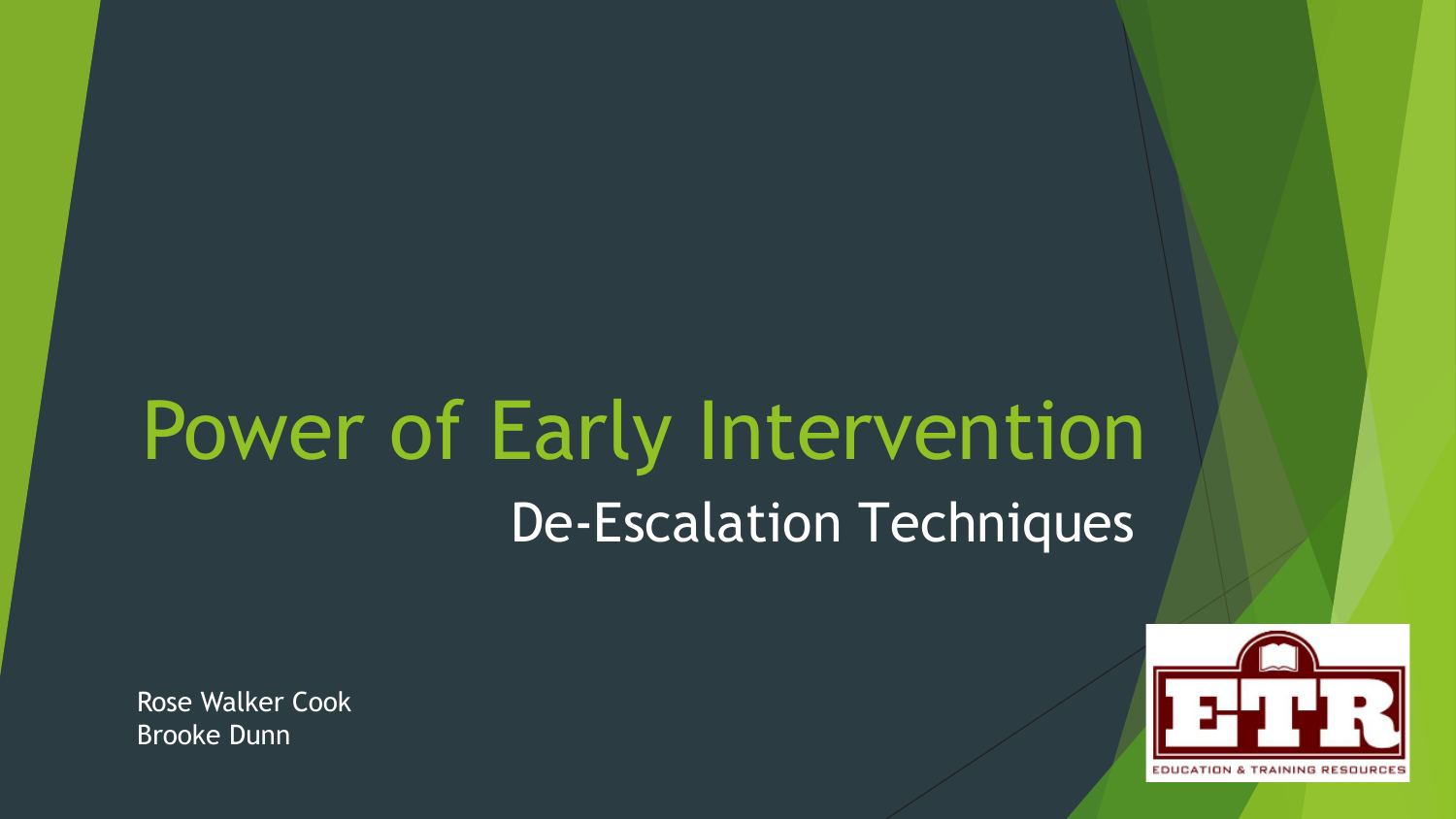### Early Intervention is everyone's job.

## Non-engagement, non involvement is not an option.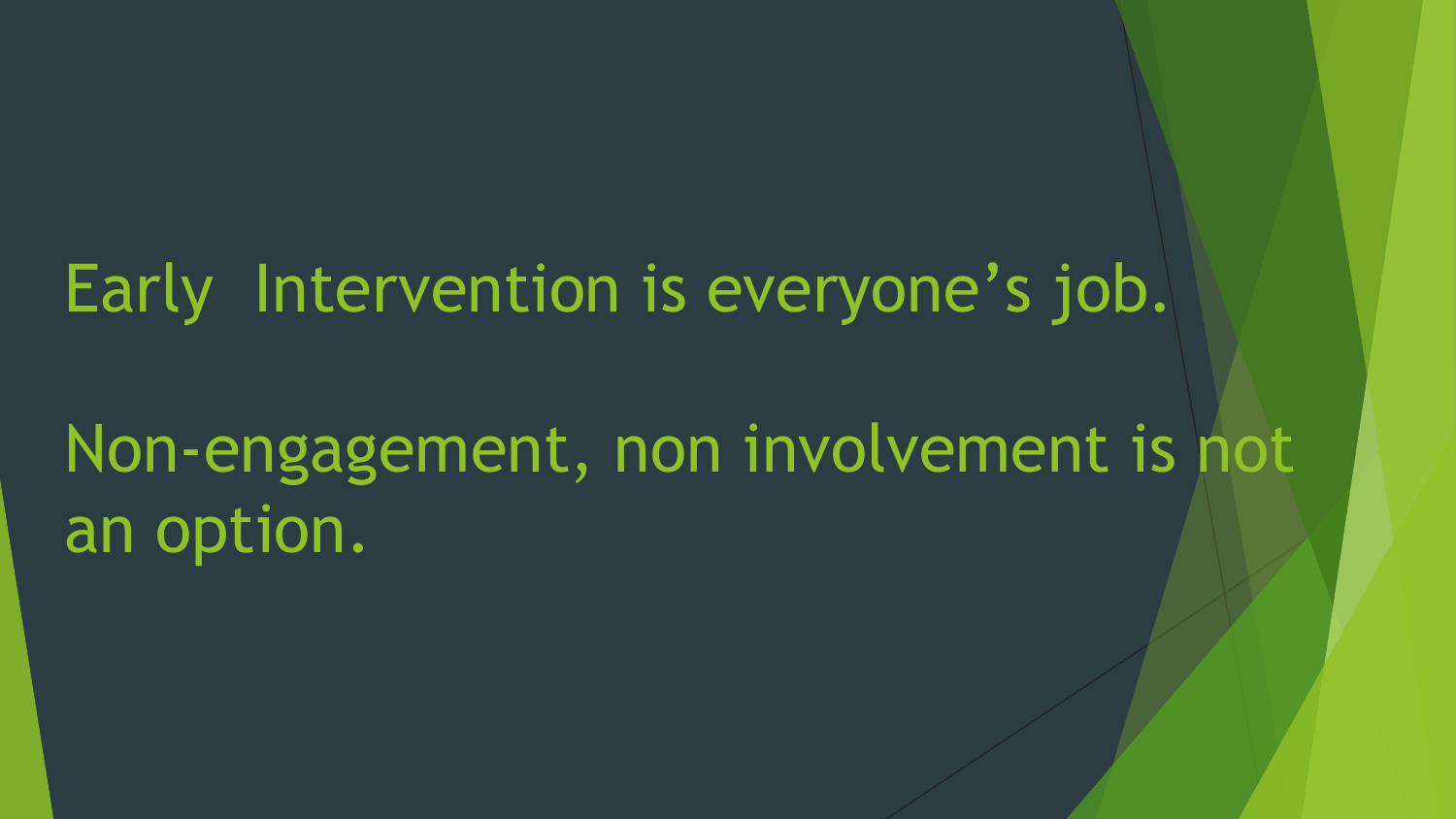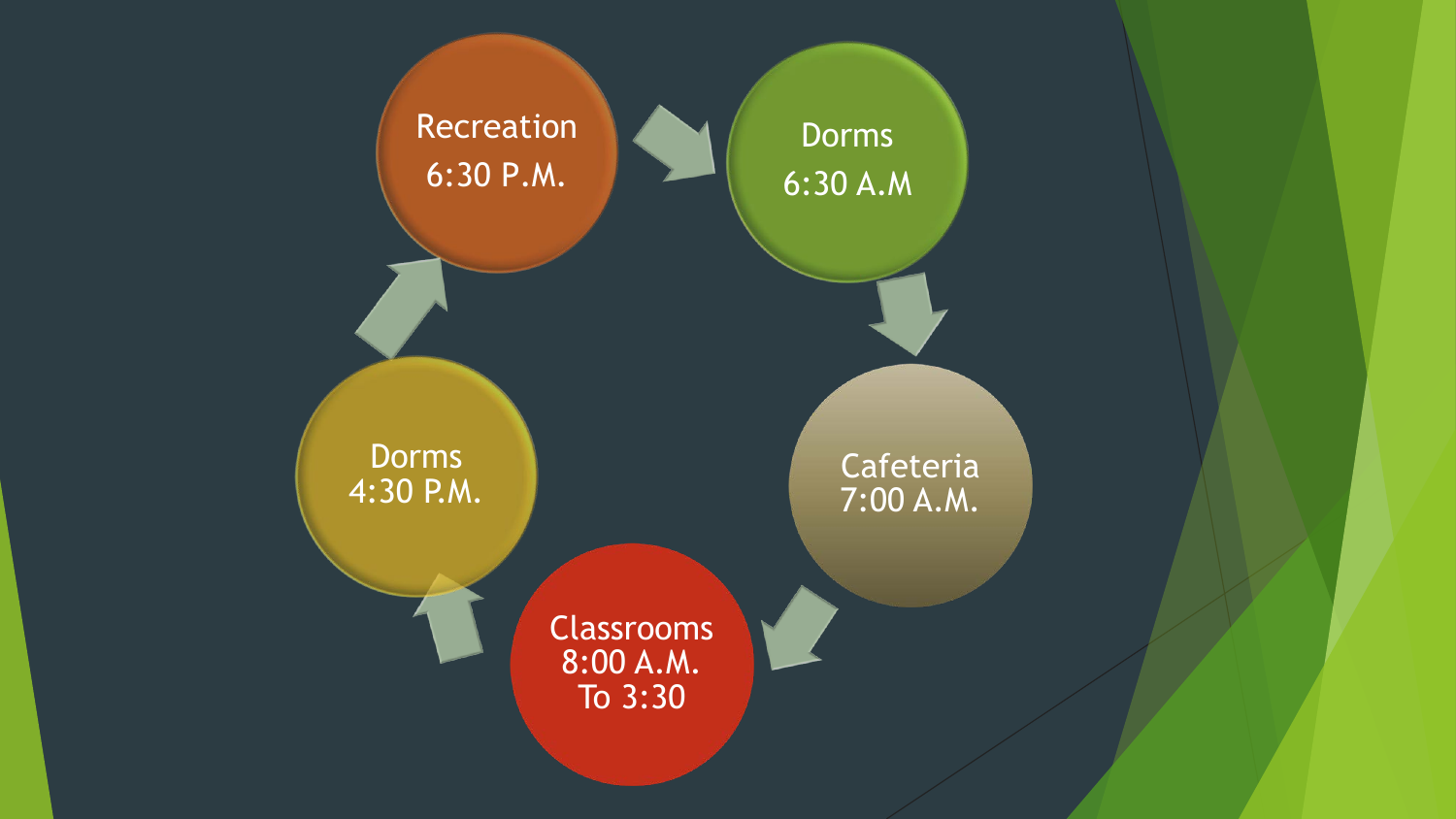# All *behavior* is a form of *communication***.**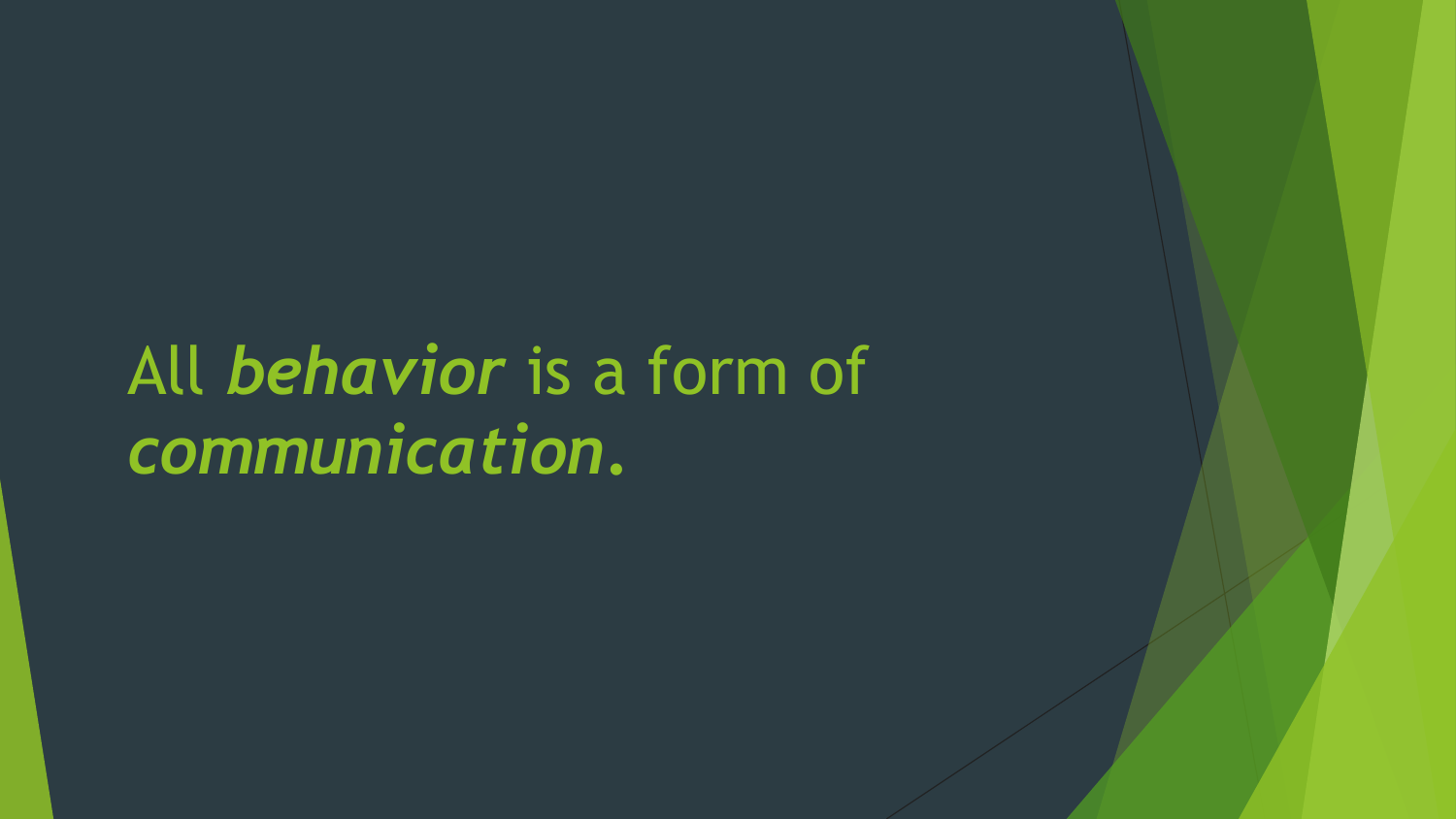### Understanding Behavior

Students express themselves in many ways – through their words, actions, and facial expressions. When you observe a student, it may not always be easy to recognize the emotions underlying their behaviors.

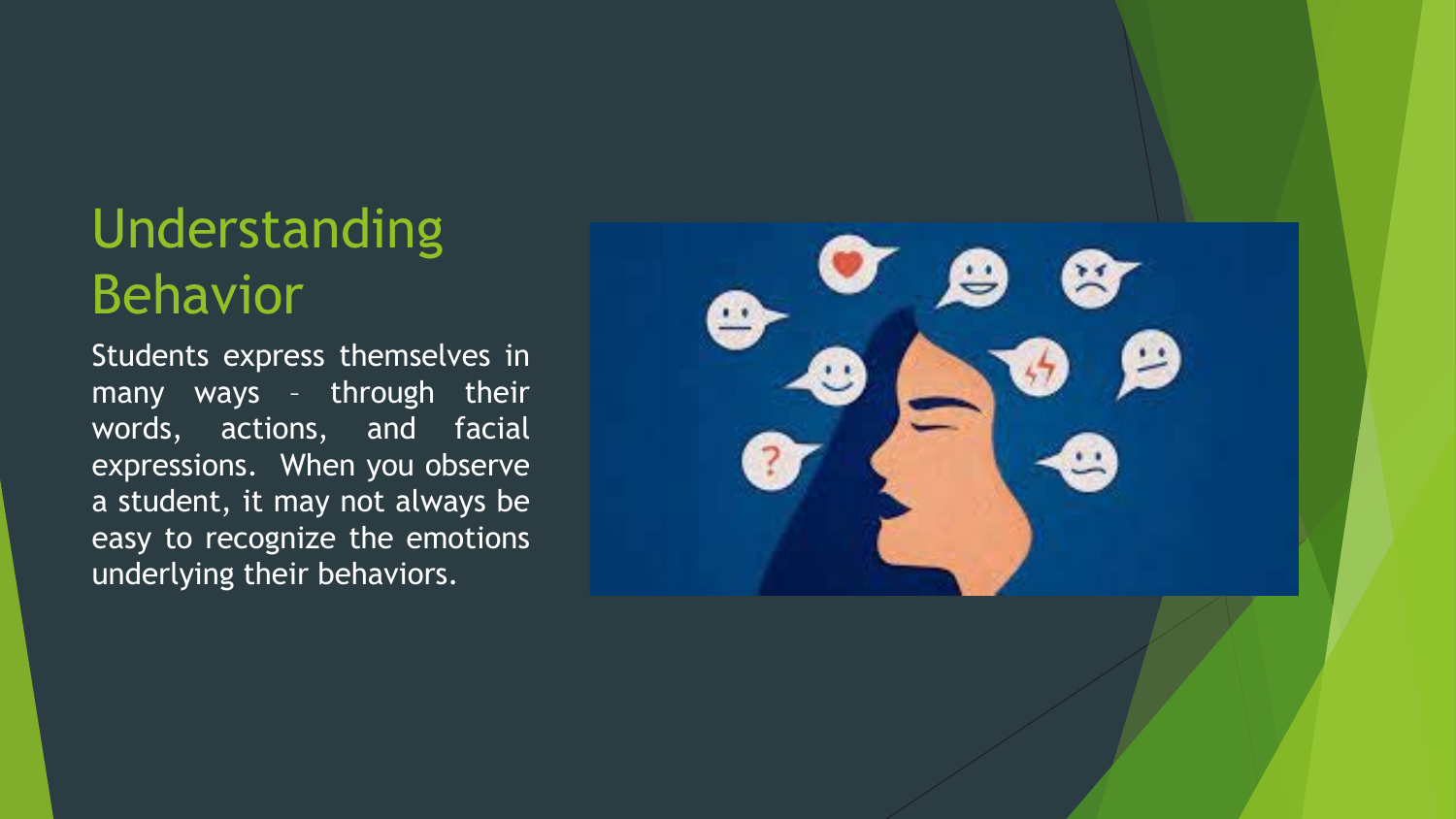### Fight or Flight

During a crisis, the brain enters survival mode. It shuts down the thinking part of the brain and simply reacts to a threat -<br>whether perceived or real.

> **This is a primal survival instinct, known as fight or flight.**

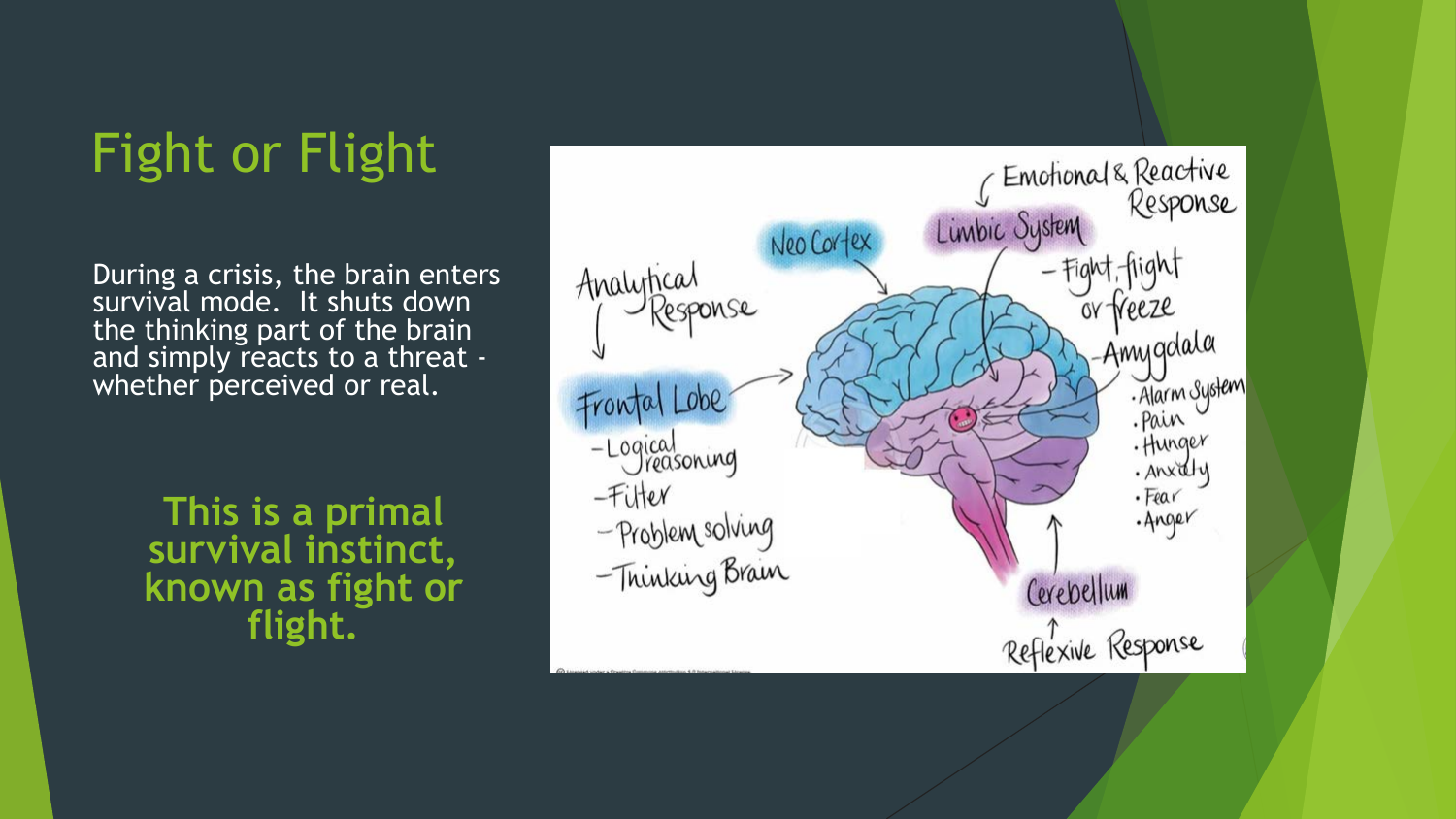

A major key to understanding student behavior is to get to know each student as an individual. Build rapport with them based on trust and understanding.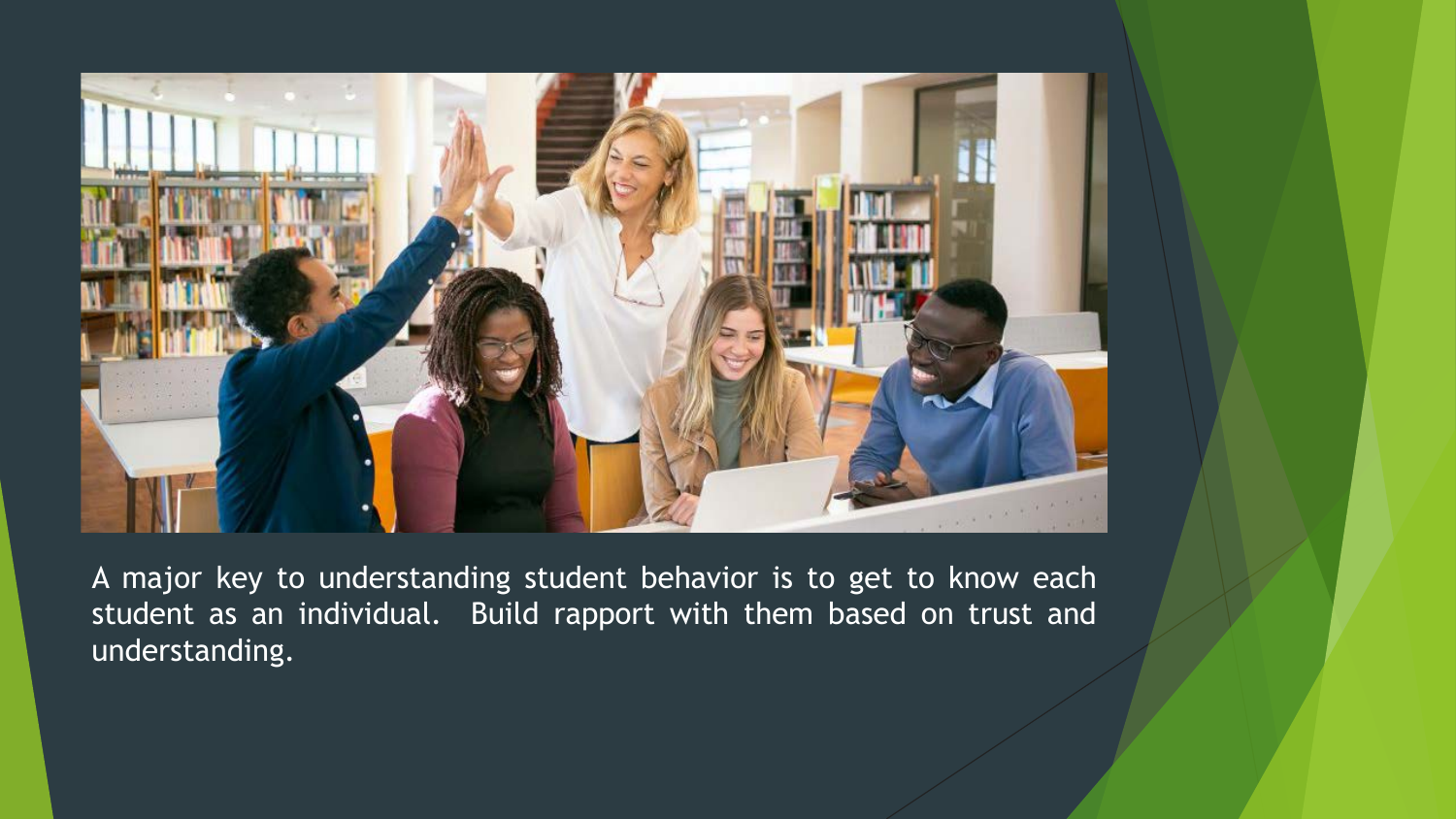### Forms of Communication

| Verbal         | Paraverbal                                  | Nonverbal                                                                                              |
|----------------|---------------------------------------------|--------------------------------------------------------------------------------------------------------|
| • Spoken words | • Tone<br>· Volume<br>• Rhythm of<br>speech | • Personal Space<br>• Body language<br>• Communication<br>through touch<br>• Listening with<br>empathy |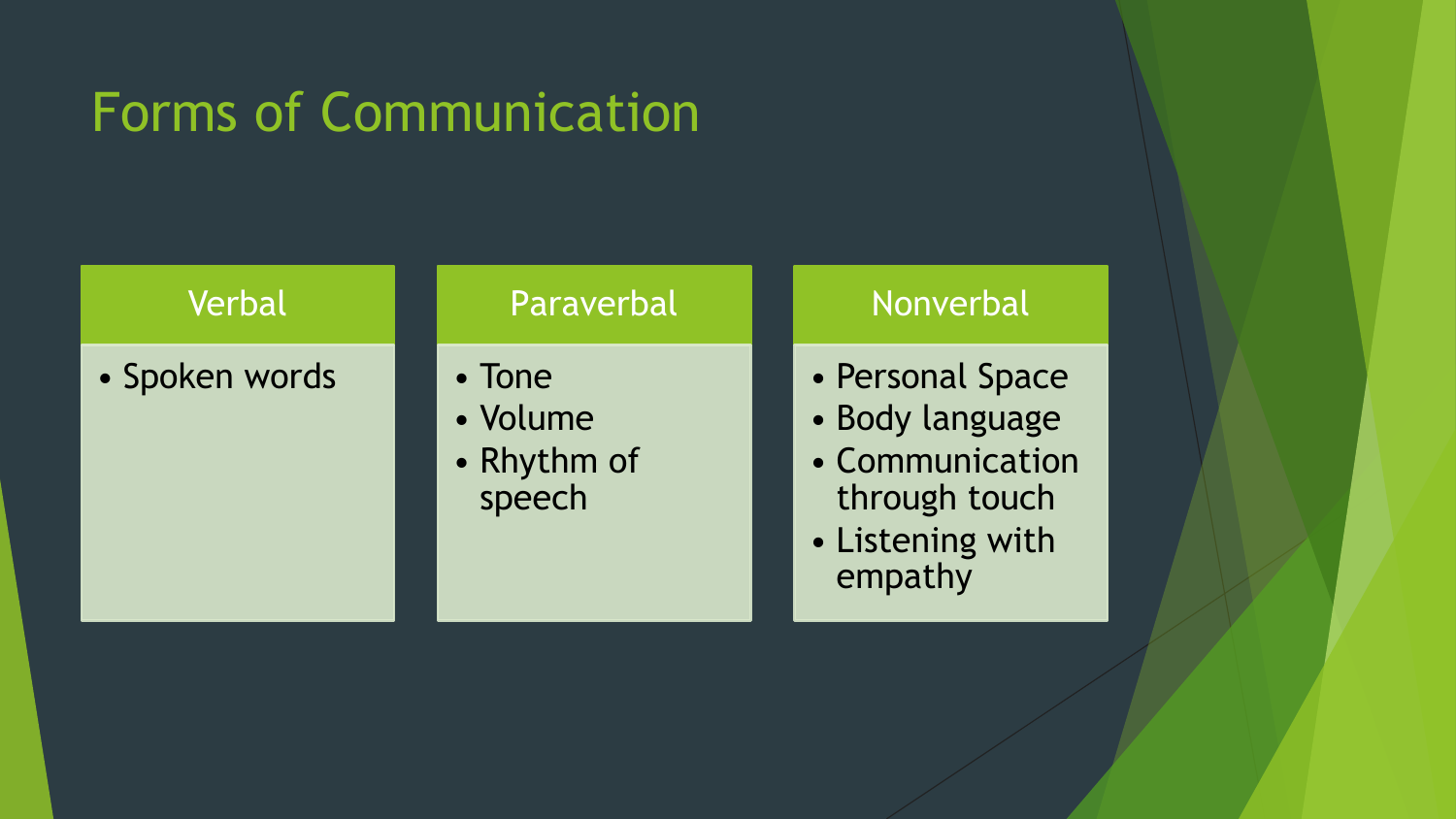# The best offense is a good defense.

Remain Calm and Respond Right When a Student Challenges, CPI

"

Prevention is a key ingredient in student management, and the more preventative maintenance that can be done through the use of proactive strategies, the less likely staff will be to encounter problem behavior. But even the most well-run Centers will experience problems from time to time.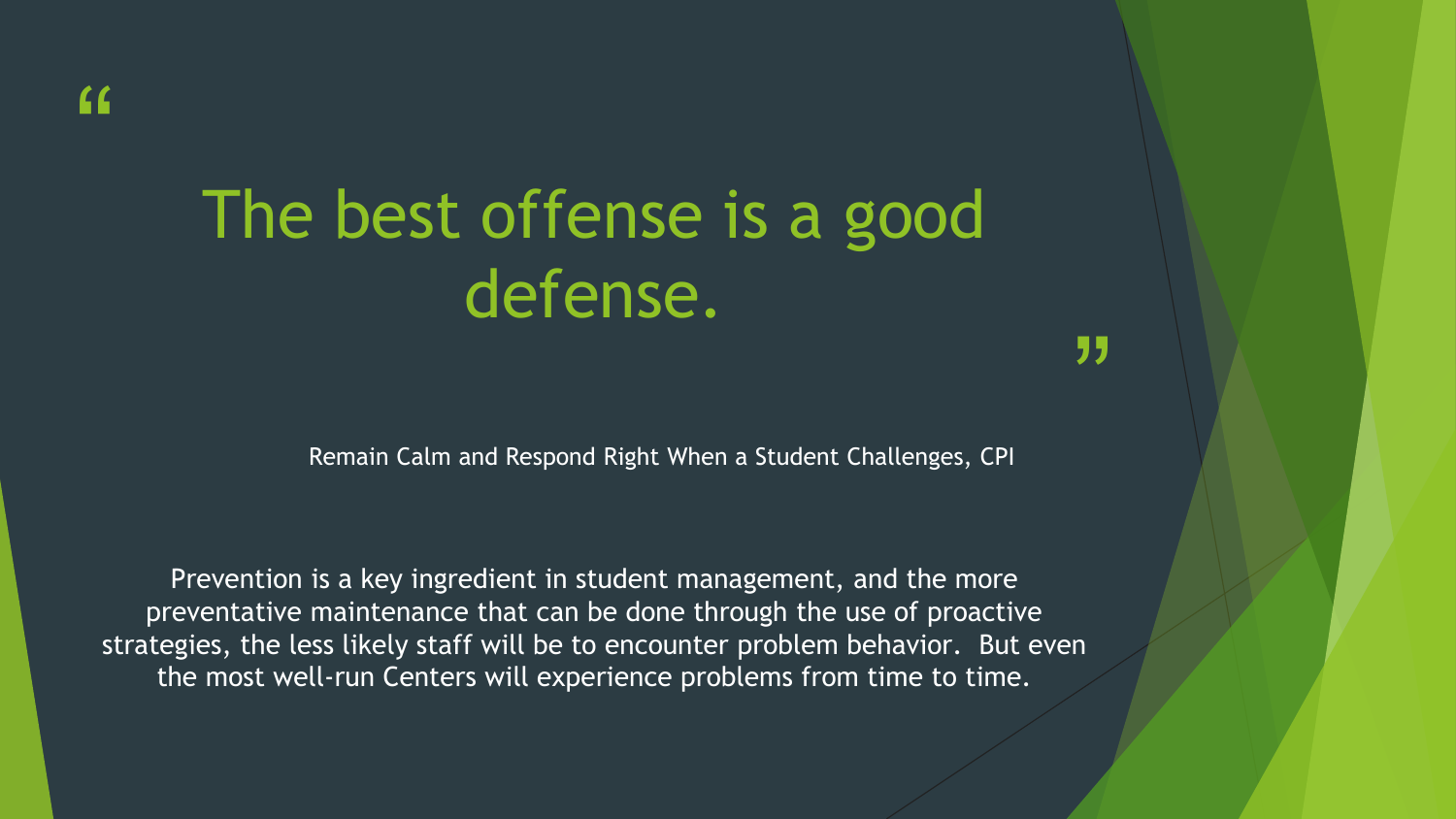

When challenging behavior does occur, staff must be equipped with the necessary tools to handle such challenges in a professional, mutually respectful way that still holds offending students accountable while minimizing disruptions.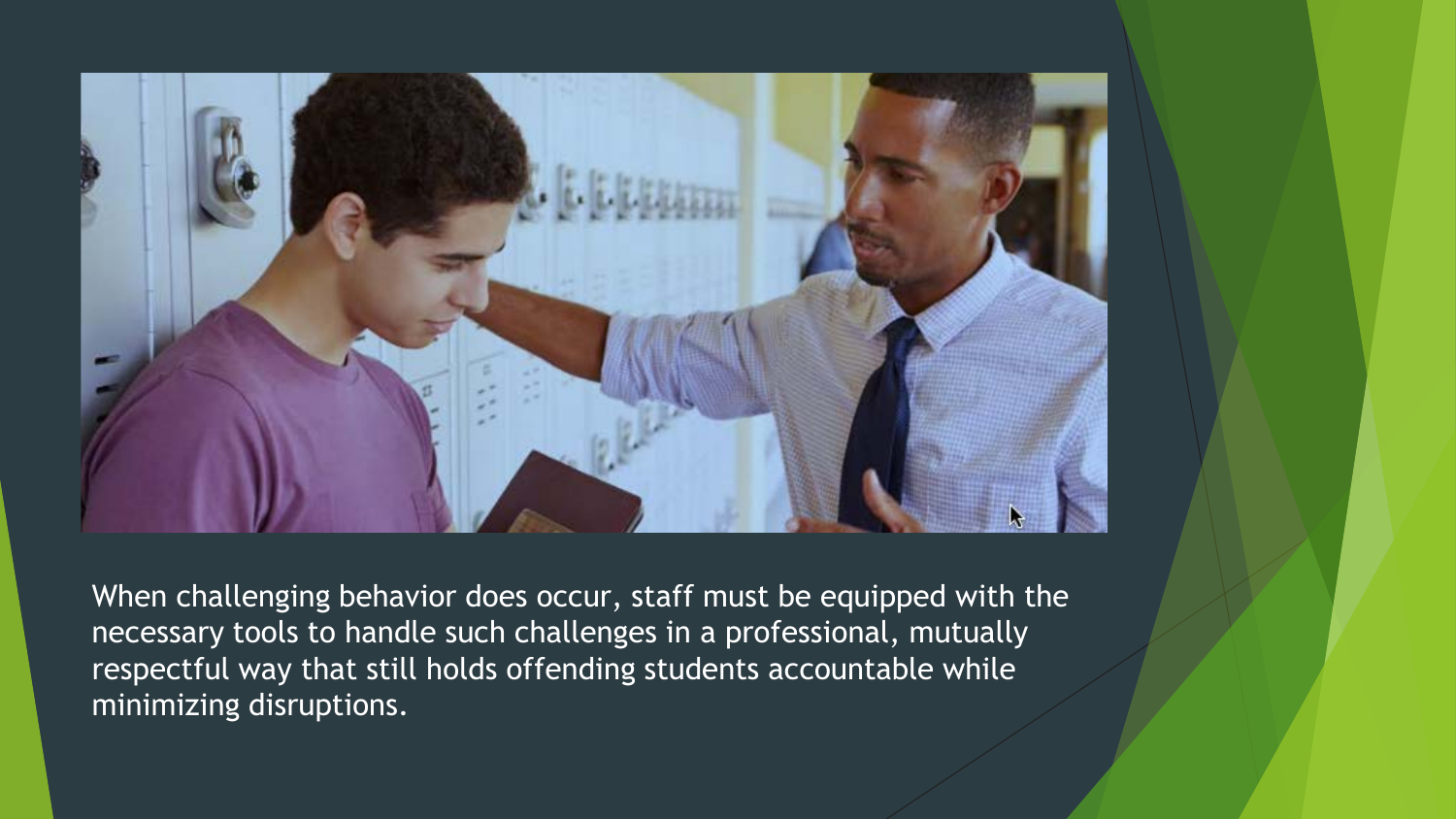Staff responses to student behavior can serve to either *escalate* or *de-escalate* the student's behavior.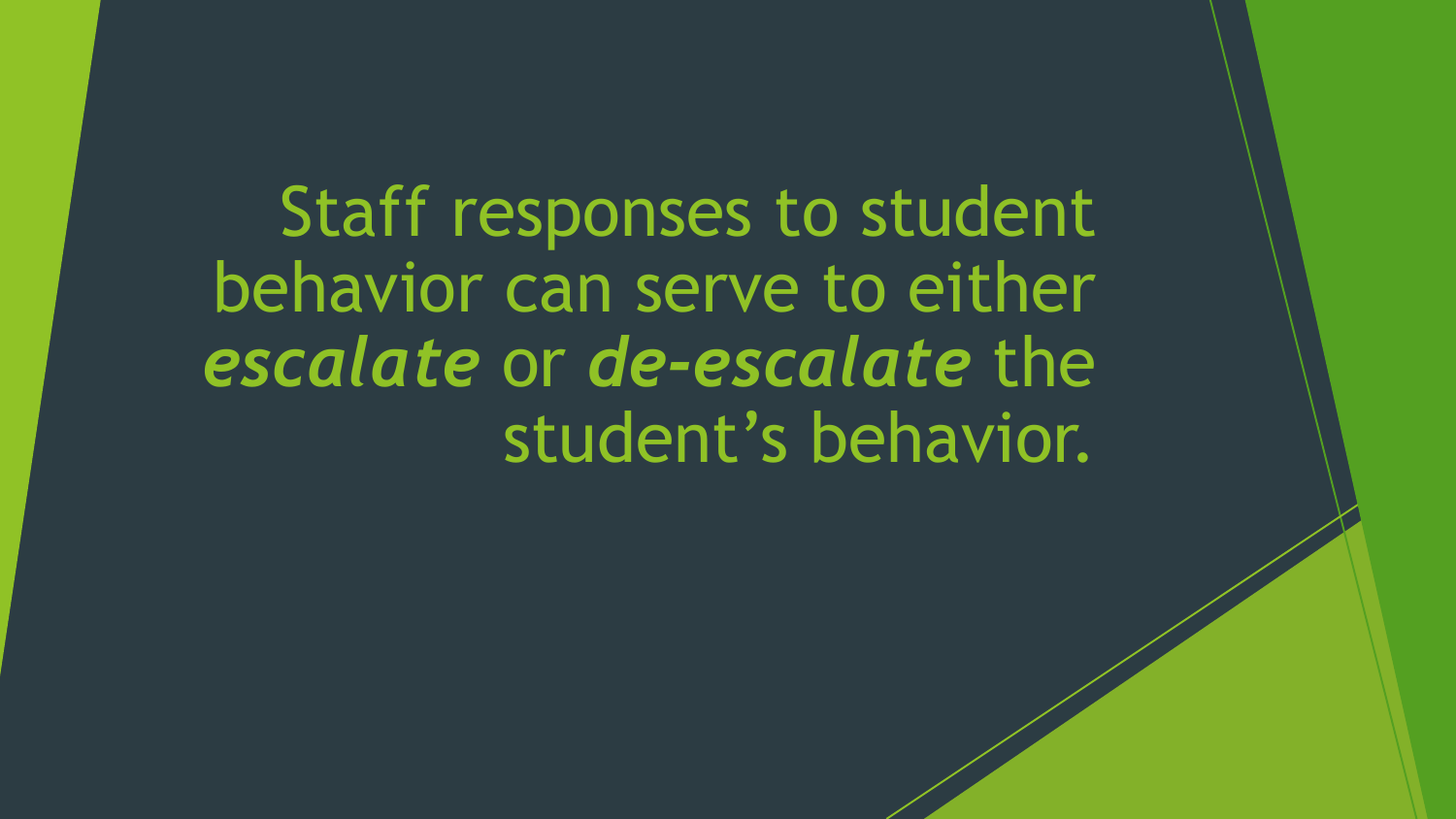### Early Intervention

#### Conflict is inevitable but combat is optional.

Max Lucado

Early intervention is essential to prevent the situation from escalating. In all cases, a proper response to misbehavior begins early in the chain of events.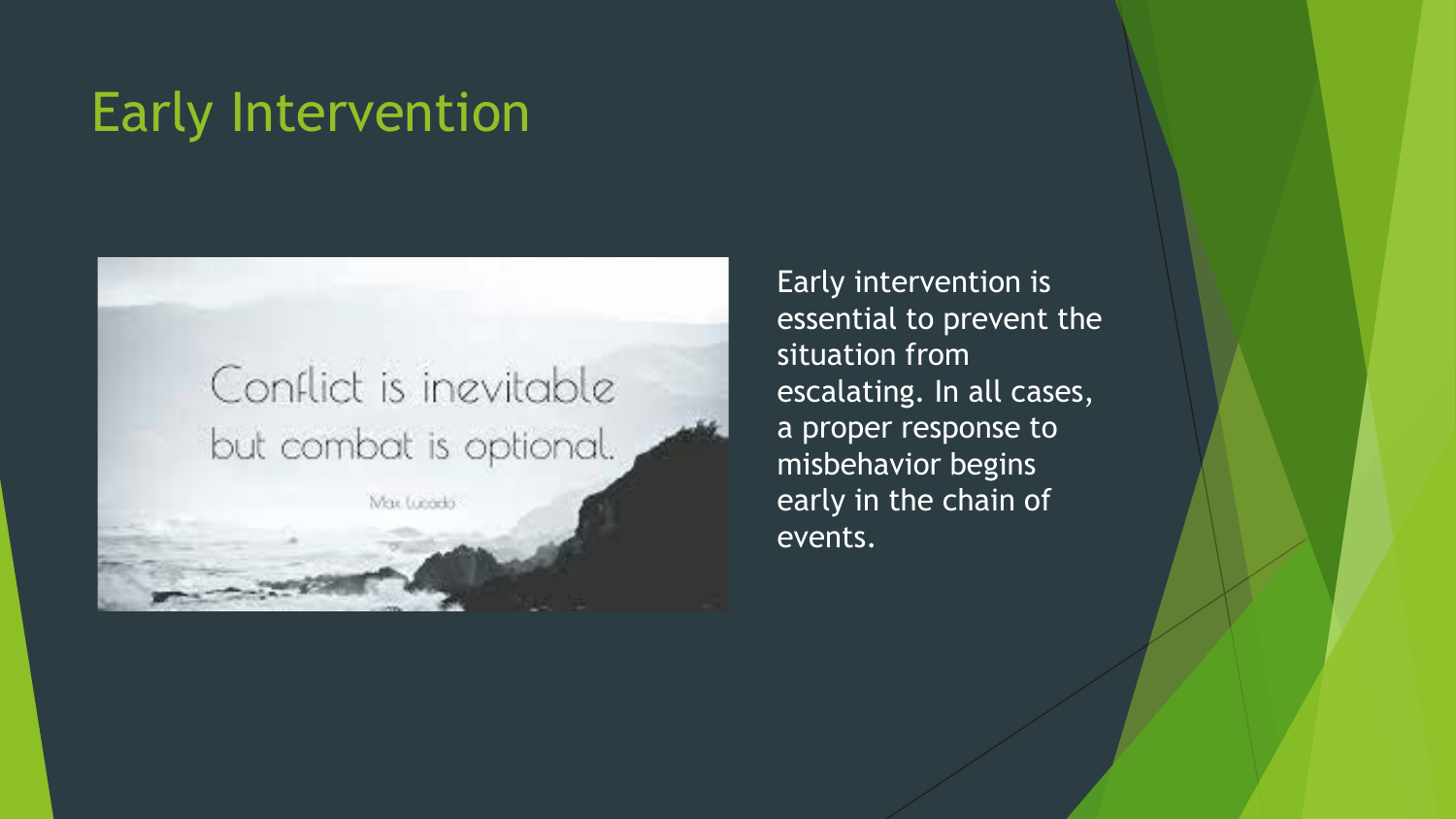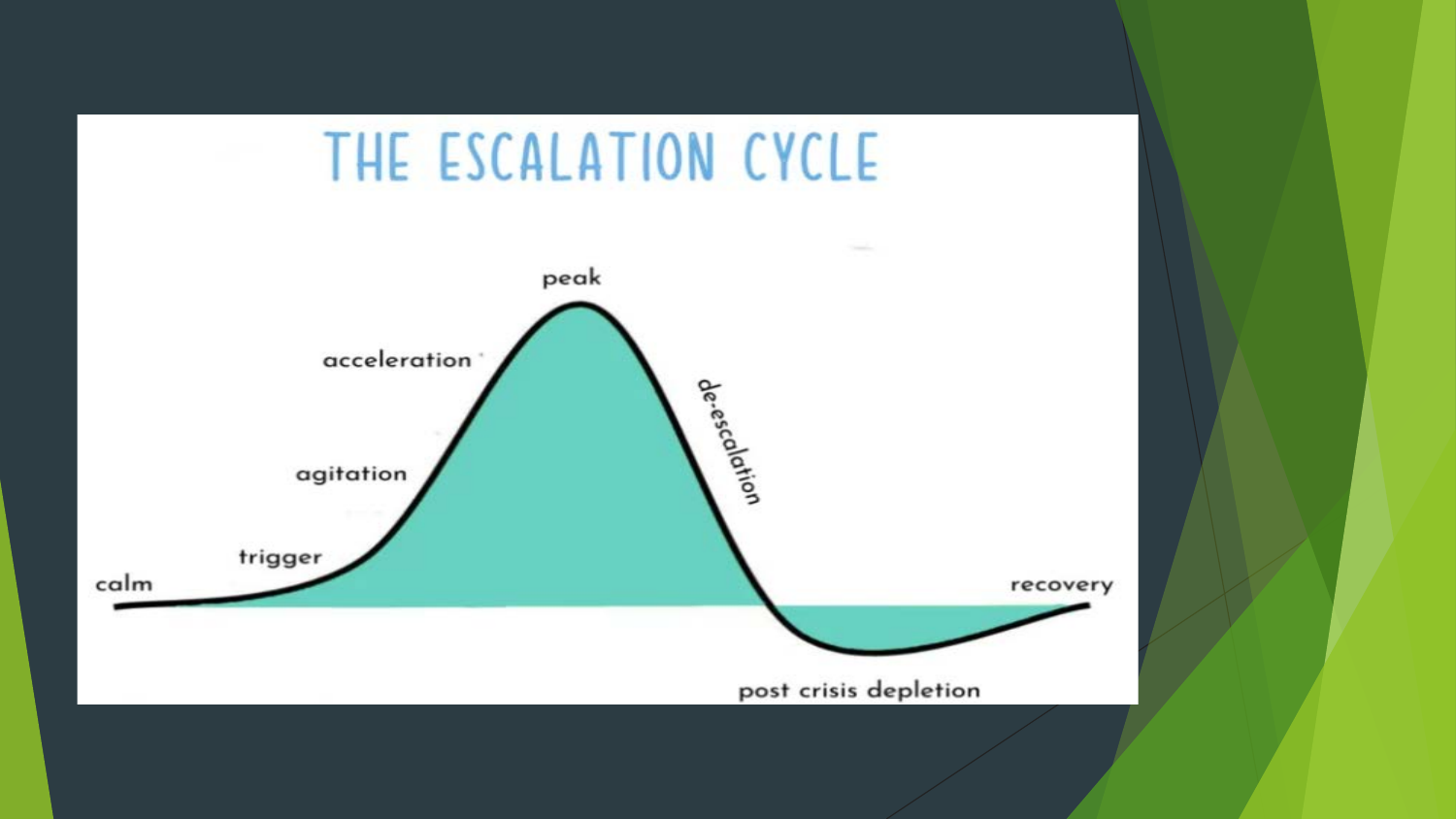The first step in The Escalation Cycle is **trigger**.

A trigger is a stimulus that causes a painful memory to resurface.

**Ex. – a sound, sight, smell, physical sensation or even a time of day or season**

A person's strong reaction to being triggered may come as a surprise to others because the response seems out of proportion to the stimulus

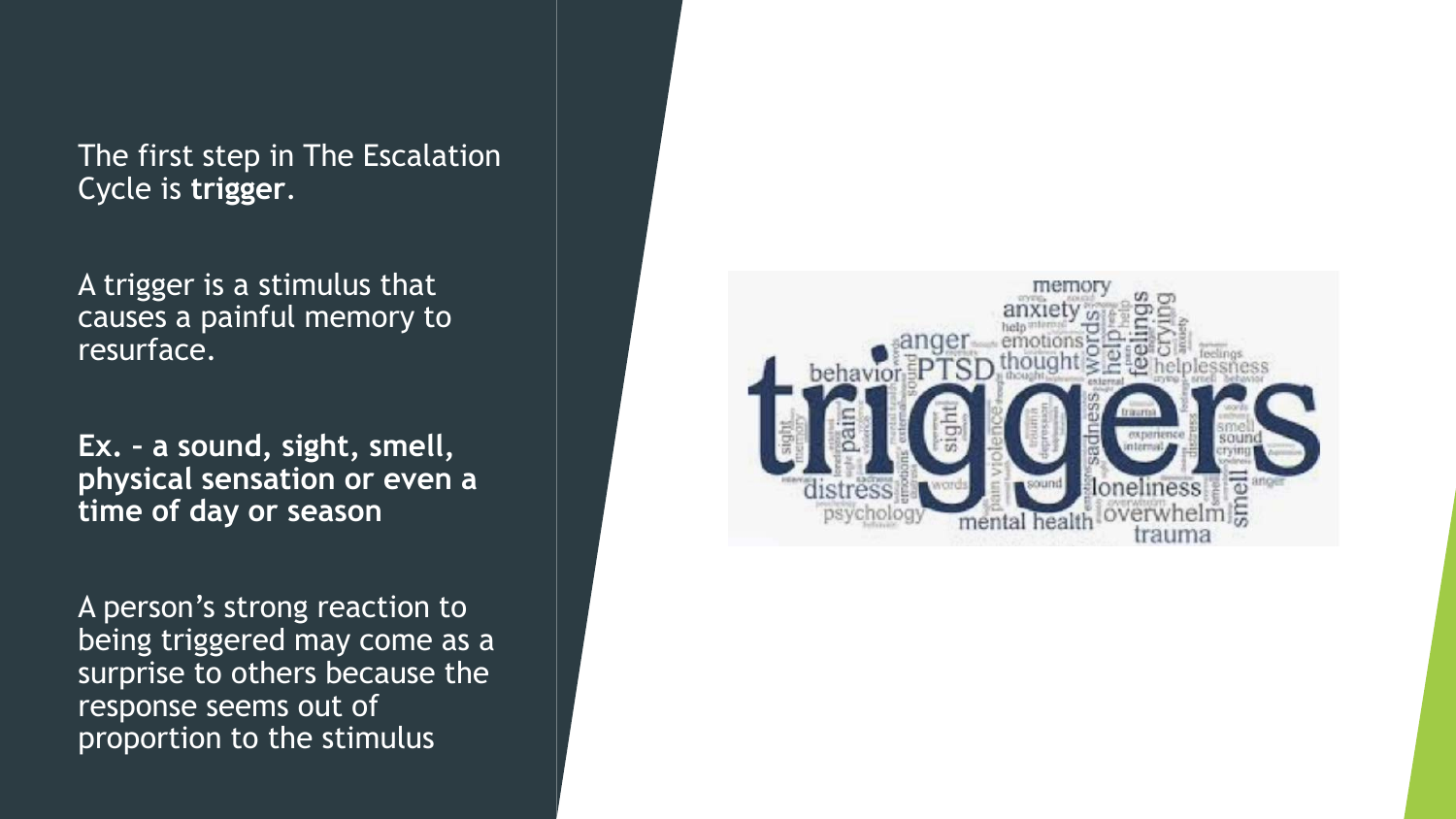#### Agitation/Anxiety

#### **Supportive**

The second step in The Escalation Cycle is **agitation**.

The appropriate staff response is **supportive.**

During this phase, you may notice that the student is exhibiting anxiety.

When a staff member sees a student who is demonstrating behaviors at the agitation/anxiety level, you want to take a supportive approach.

**Anxiety** is defined as a change in typical behavior.

Supportive is defined as an empathetic, nonjudgmental approach.

**Ex. – fidgeting, sighing, clenched fists**

**Ex. Is everything okay? Is there anything I can do?**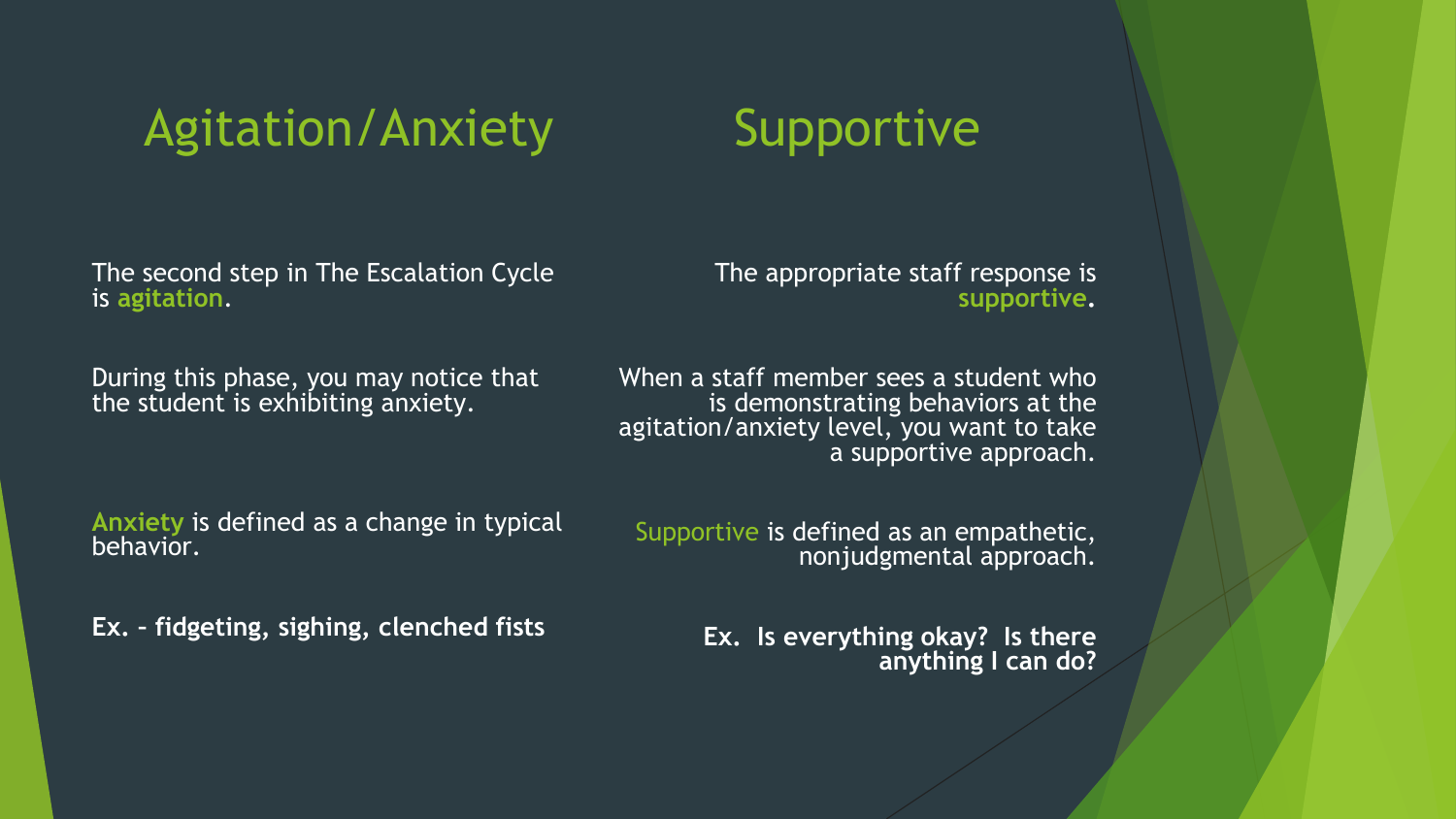#### Acceleration/ Defensive

The third step in The Escalation Cycle is **acceleration**.

During this phase, you may notice that the student is exhibiting defensive behaviors.

**Defensive** is defined as protecting oneself from a real or perceived challenge.

**Ex. – shouting, refusal, asking challenging questions**

#### **Directive**

The appropriate staff response is **directive.**

When a staff member sees a student who is demonstrating behaviors at the acceleration/defensive level, you want to take a directive approach.

Directive is defined as providing clear direction or instruction.

**Ex. Set limits, downplay challenge**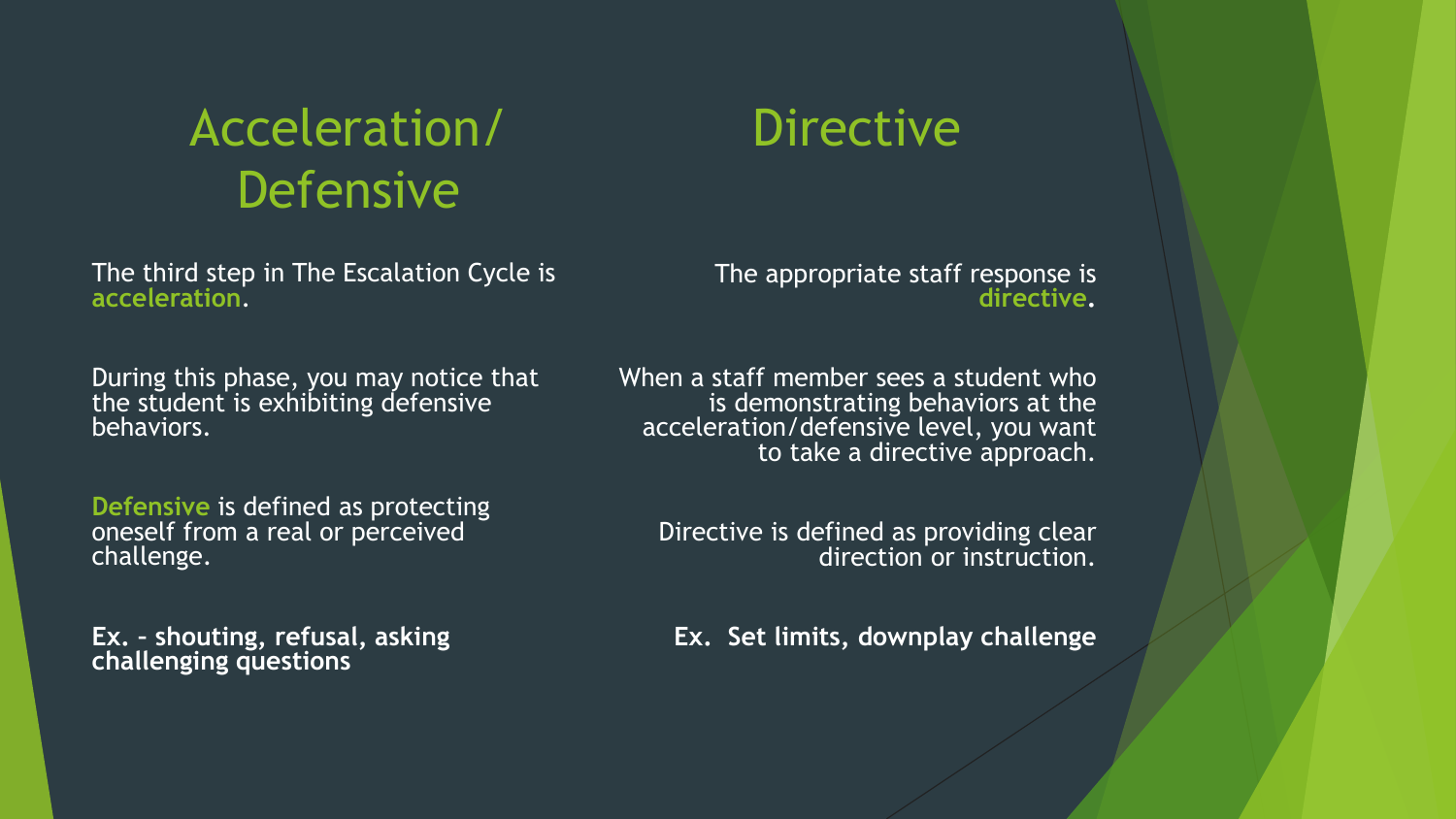#### Peak/Risk Behavior Safety Intervention

The fourth step in The Escalation Cycle is **peak**.

The appropriate staff response is **safety intervention.**

During this phase, you may notice that the student is exhibiting risk behaviors. When a staff member sees a student who is demonstrating risk behaviors, you want to take safety interventions.

**Risk Behavior** is defined as behavior that presents an imminent or immediate risk to self or others.

**Ex. – throwing things, running, fighting, kicking, punching**

Safety interventions are non-restrictive strategies to maximize safety and minimize harm.

> **Ex. – making environment safe, removing bystanders**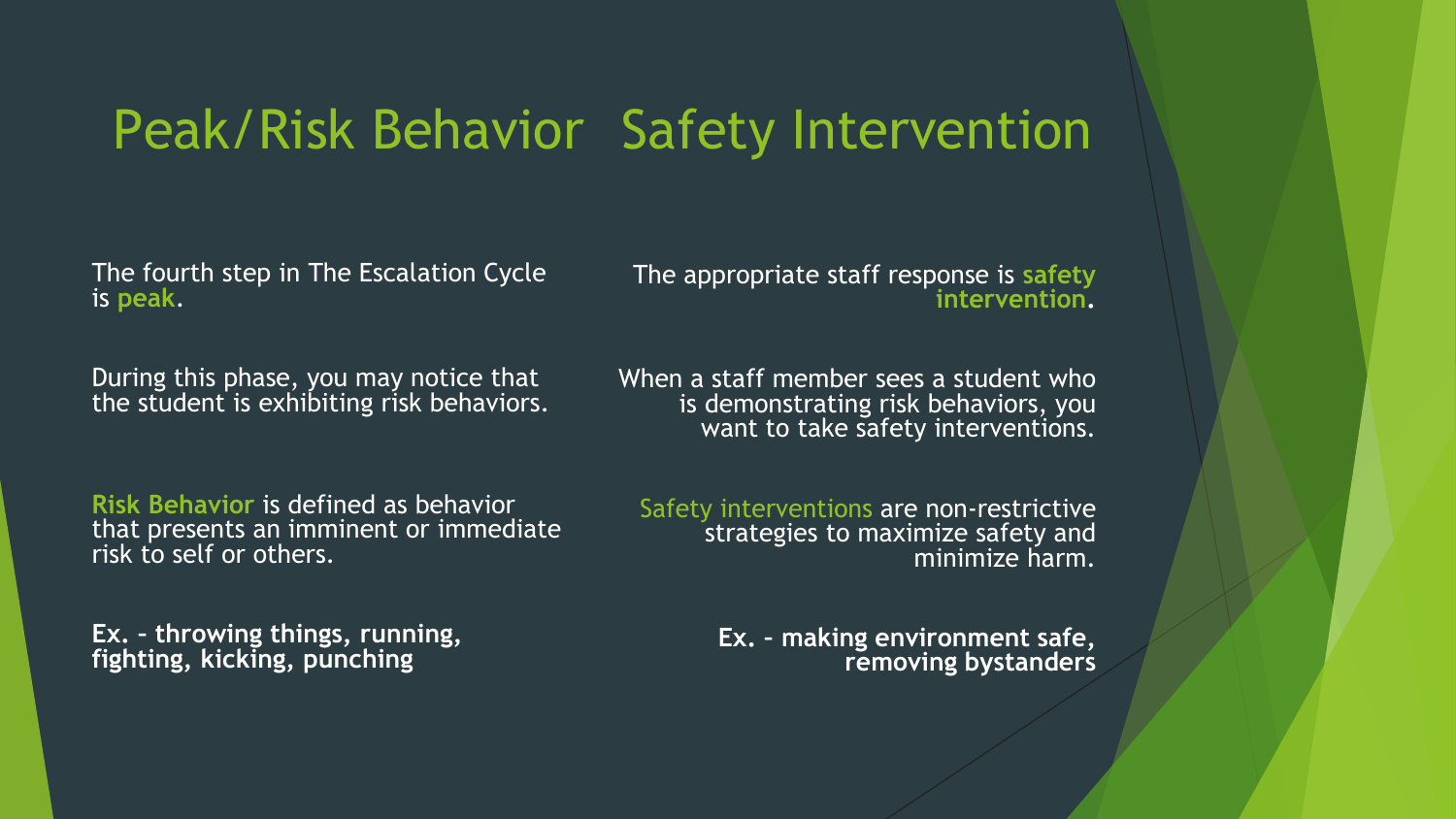### De-escalation / Tension Reduction

The final step in The Escalation Cycle is **de-escalation**.

### **Therapeutic** Rapport

The appropriate staff response is **therapeutic rapport.**

During this phase, you may notice that the student is exhibiting tension reduction.

When a staff member sees a student who is demonstrating de-escalation behaviors, you want to take the therapeutic rapport approach.

Tension Reduction is a decrease in physical and emotional energy.

Therapeutic Rapport is reestablishing the relationship.

Ex. – cry, apologize, regain calm

Ex. – address physical and emotional needs, avoid blame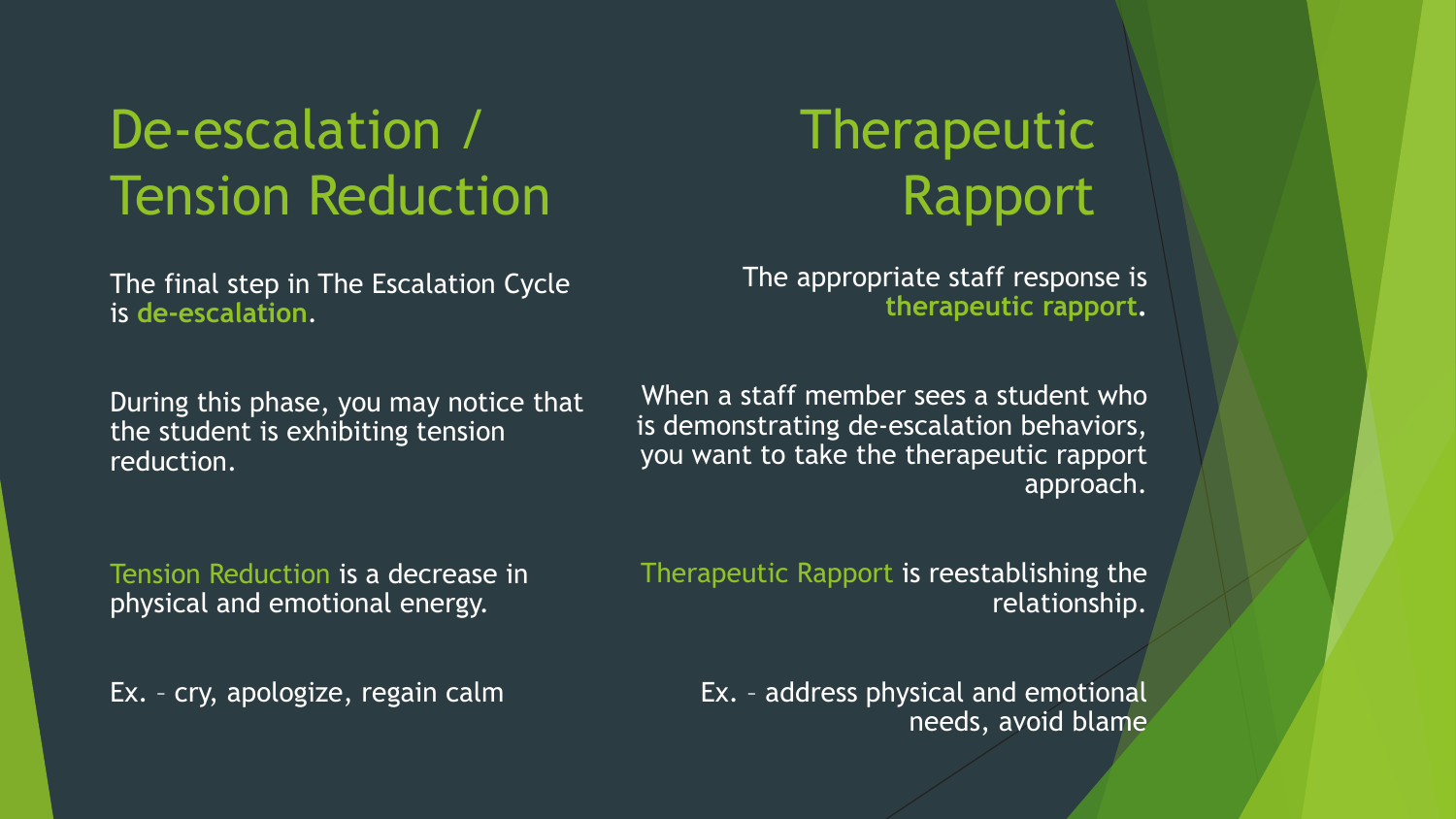# **DE-ESCALATE**

#### De-escalation

*De-escalation is everyone's responsibility.* 

De-escalation techniques go against our natural fight-orflight reflexes. Remaining calm and professionally detached is not natural and therefore it is a skill that will need to be practiced.